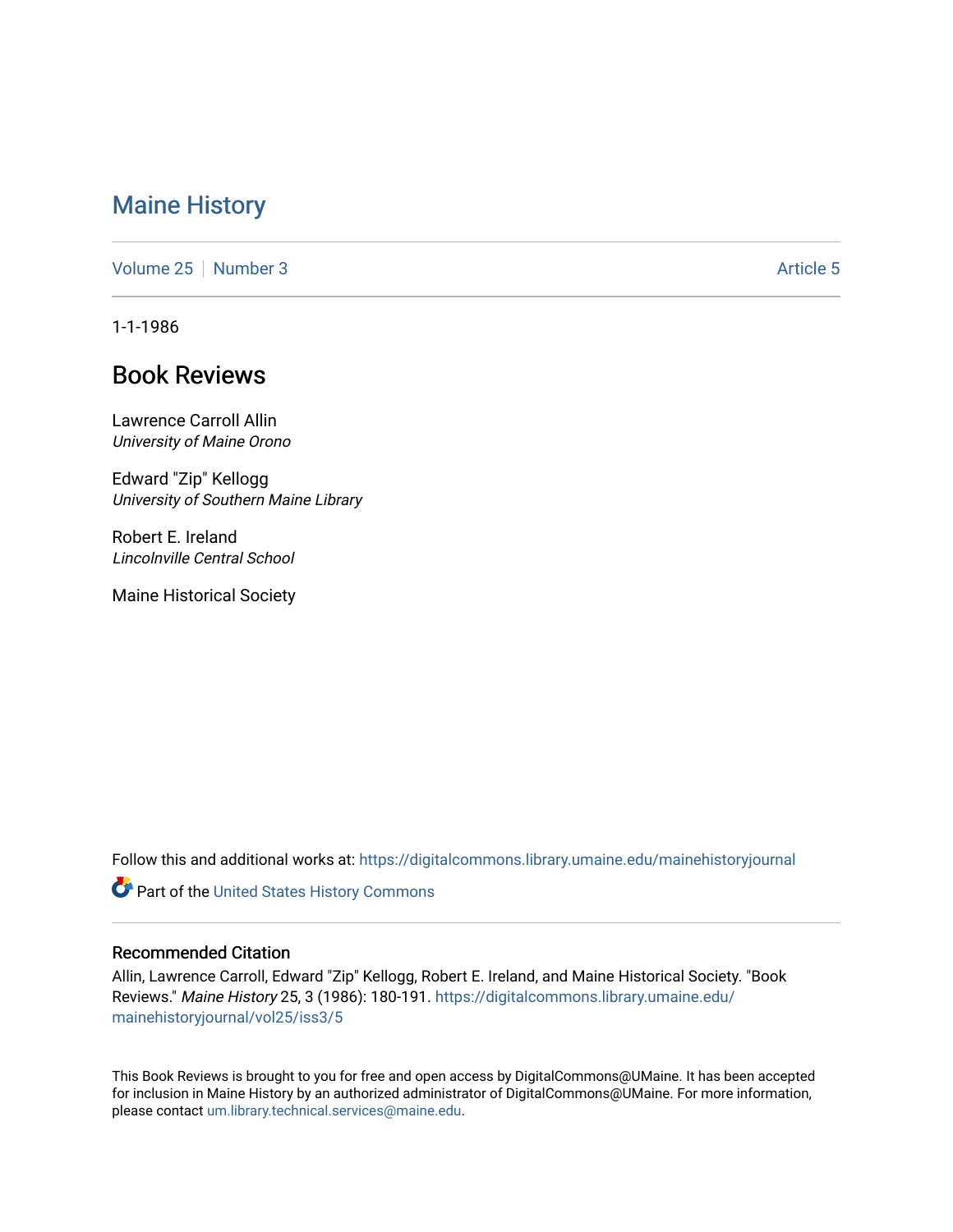### BOOK REVIEWS

*Grog H o! The History of Wooden Vessel Building in Camden*, *Maine.* By Barbara F. Dyer. (Rockland, Me.: Courier-Gazette, Inc., 1984. Pp. 183. Cloth. \$29.00.)

*The Emperess of China.* By Philip Chadwick Foster Smith. (Philadelphia, Pa.: Philadelphia Maritime Museum, 1984. Pp. 331. Cloth. \$35.00. Paper \$17.50.)

"Uniquely and peculiarly qualified" describes the authors of these two interesting and useful works. Barbara Dyer is the doyen of that 400-or-so yards of Maine coast known as Wayfarer Marine. This parcel of shore encompasses what were once the building yards of Holly and Robert Bean, father and son. From her years spent at this vantage point, Barbara Dyer has acquired a familiarity with maritime Camden available to few others.

Philip C. F. Smith  $-$  "Chad" to his colleagues in the maritime and artistic worlds — is, perhaps understatedly, well qualified to write about the sea. He has been editor of the premier American journal of the sea, the *American Neptune*, and curator of the Philadelphia Maritime Museum. Smith wields a talented pen and, as the dust jacket and end papers of his book attest, a talented brush. Fortunately for Maine and the future of its maritime history, Smith has relocated in Bath. While neither his nor Dyer's book concerns Maine's " Cradle of Ships," their works are of consuming interest to everyone interested in the state's maritime past.

The interesting natures of the books stem in part from their geographic and chronological scopes. Smith follows the *Emperess of China* two-thirds of the way around the world to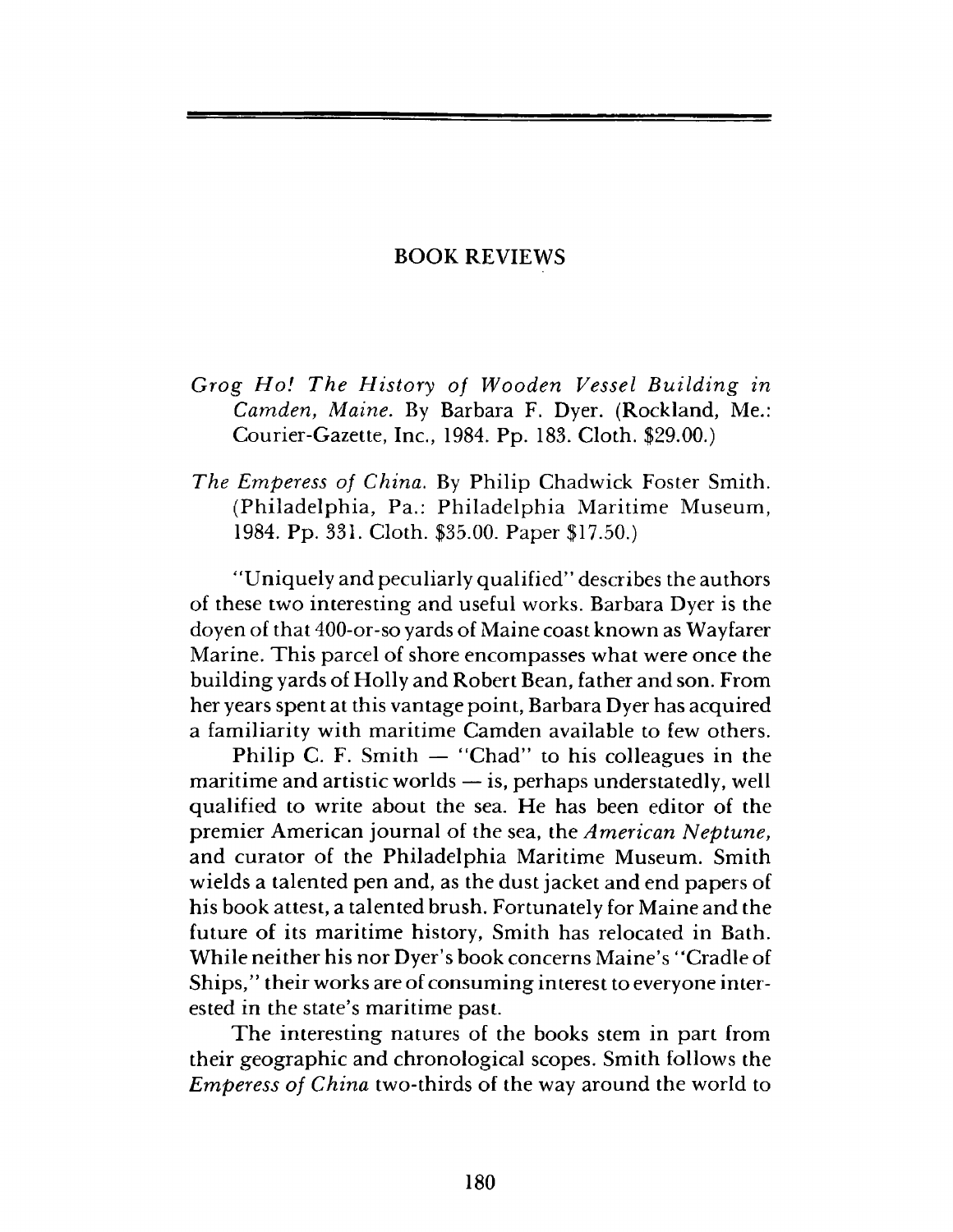Imperial Cathay. He gives John Green and Samuel Shaw, master and supercargo of the *Emperess*, ample opportunity to tell of the six-month voyage from their own accounts. Smith's presentation of the nation's epochal premier voyage in the China trade is enriched by four appendices. One offers particular insights and enlightenments; it lists "eighty-five imports and exports of Canton." These delights range from the mysterious to the tempting — from ambergries to whangee and beyond.

Another type of list in *The Emperess of China* impresses: the list of illustrations and maps contained in the book. Much of the reproduced art is from the collection of the Philadelphia Maritime Museum. The maps are from Smith's own pen. The paper, dust jacket, black-and-white artwork, and typeface make Smith's book what the museum must have intended it to be: a true work of art.

Dyer's history, ranging from 1767 to 1963, traverses a much broader period: Camden's initial settlement to the close of her' wooden vessel era. The work's geographic focus, on the other hand, is narrow, restricted to Dyer's beloved Camden Harbor, where many firms made vessels and vessel parts. In itself, the book is a collection of reprinted newspaper articles, generally well selected photographs, several ship lists, and a sparse narrative. Dyer is not a professional historian and her book contains neither footnotes, bibliography, nor appendices. However, the text demonstrates Dyer's familiarity with the sources on Camden's history, and the information is appropriately chosen. The book contains, as an example, an account of the *Annie L. Henderson,* a vessel dear to this reviewer's heart.

Several of Dyer's ship lists will be of value to historians. One in particular exemplifies some of the inadequacies of previous scholarship. Dyer has reprinted Lincoln Colcord's "Camden/Rockport Vessels, 1792-1890." "Link's List," which appeared initially in George S. Wasson's *Sailing Days on the Penobscot*, contains omissions — some of them the result of Colcord's arbitrariness. He failed, for example, to include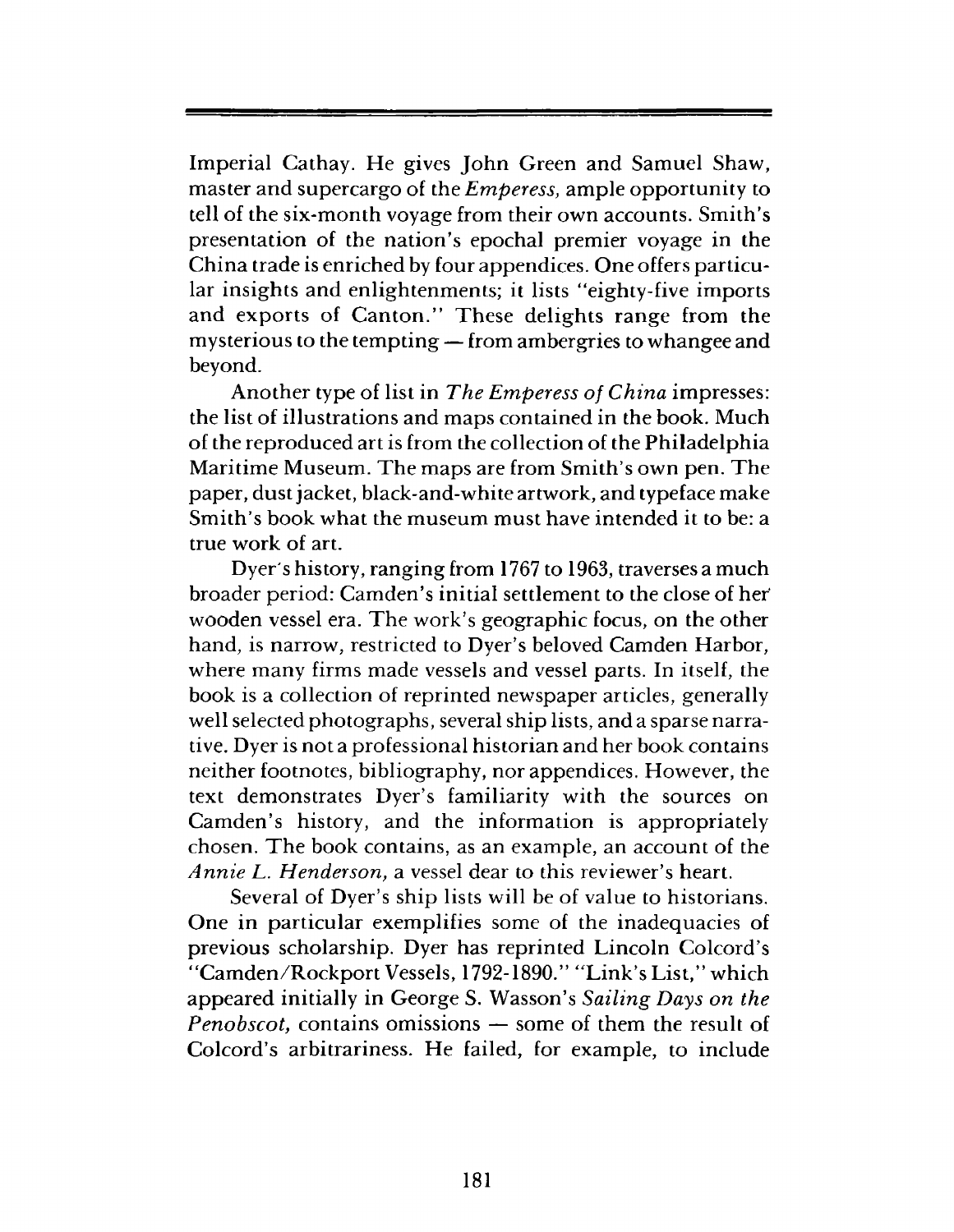many of Holly Bean's vessels and did not mention Holly himself. Nor does he mention Holly's son, Robert, who built fourmasted schooners at Camden as late as the World War II era. Dyer gives the Beans something Colcord didn't: well deserved credit.

Dyer's work naturally suggests tasks that still lay before historians. One of her ship lists, for example, details the thirty wooden vessels built for World War II in Camden, reminding us that a history of such World War II efforts needs to be written — as do histories of Portland's Liberty and Victory ships and the Bath Iron Works destroyers. Another list enumerates the wooden yachts built in Camden from 1945 to 1963. Again, a history — or several histories — of Maine's pleasure-craft building could be written, and such work would be rich indeed, if written with the same love of topic that Dyer exhibits.

Different in many respects, these two volumes share important commonalities. First, they exemplify one of the reasons that history, and especially maritime history, is written: to unabashedly explore the corporate past of one's community. Such a conceit can be at times parochial and antiquarian. Neither book can be characterized as such, however; the authors bring to their works broad palettes mixed with love, talent, knowledge, and ability. The second commonality of their books is that the histories they recount are important. Philadelphia's commercial pioneering and Camden's craftsmanship are classic forms of American enterprise. Both tales are worth the sharing, and both works leave the reader with the consuming and delightful desire to know more.

Lawrence Carroll Allin University of Maine at Orono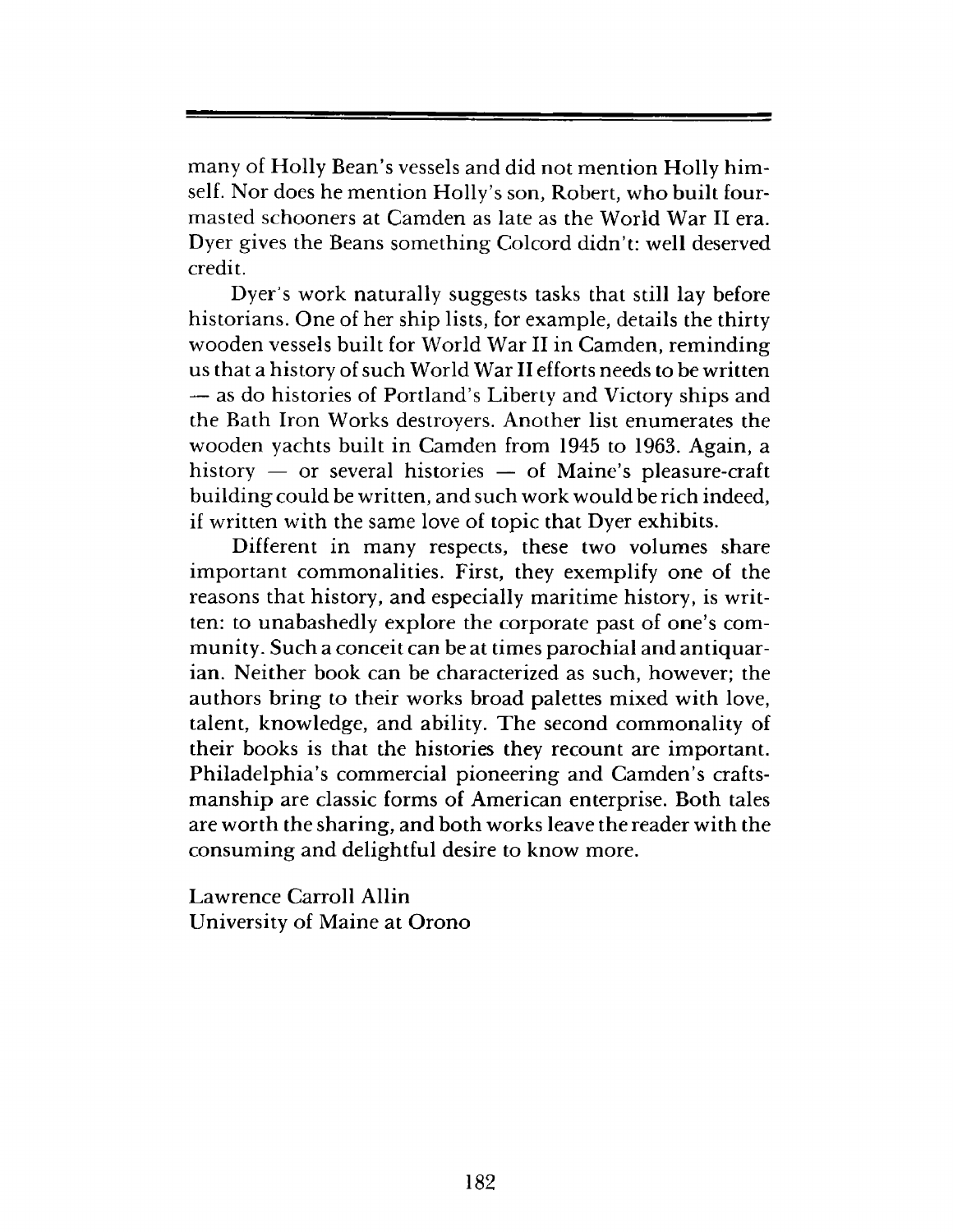*Above the Gravel Bar: The Indian Canoe Routes of Maine.* By David S. Cook. (Milo, Me.: Milo Printing Company, 1985, Pp. xv + 111. Paper. \$7.50.)

When David Cook cites recent archaeological work indicating "an Indian presence of at least 7000 years, thirty-five times longer than the two centuries white people have lived along the banks of the Penobscot,' ' he establishes an interesting framework for consideration: over the course of these many thousands of years northeastern Indians developed a sophisticated and utilitarian network of waterborne travel and trade routes. Nowadays, asphalt, concrete, steel rails, and air and space travel provide our transportation links, but only a few generations ago the rivers were the region's most commonly used roads.

Cook is to be commended for his persistence and determination in getting this work into print. What little information presently exists on this topic is scattered or unpublished. In spite of several shortcomings, this book is a welcome addition to the slowly growing body of literature on Maine's waterways and their many historic uses.

*Above the Gravel Bar* (an English translation of Passadumkeag) elaborates on a number of topics: the land and waters of Maine; the uses of canoes; the links between canoeing, nineteenth- and twentieth-century camping, and *Castor canadensis* (beaver); and finally, in some detail, on the routes themselves. Regrettably, the lack of a table of contents makes this less than apparent.

In discussing the land and waters, the author points out a number of the natural features that allowed for the development of such a system of "roads." The proximity of the headwaters of the Penobscot, Kennebec, Androscoggin, St. John, Caudiere, and Connecticut rivers is a marvelous case in point. The variety of directions these rivers flow and the options for travel they afforded Indians are, even today, mind-boggling. Whereas today a traveler going from the coast of Maine toQuebec would watch carefully for highway route numbers, a traveler of yesteryear would pay close attention to the clues given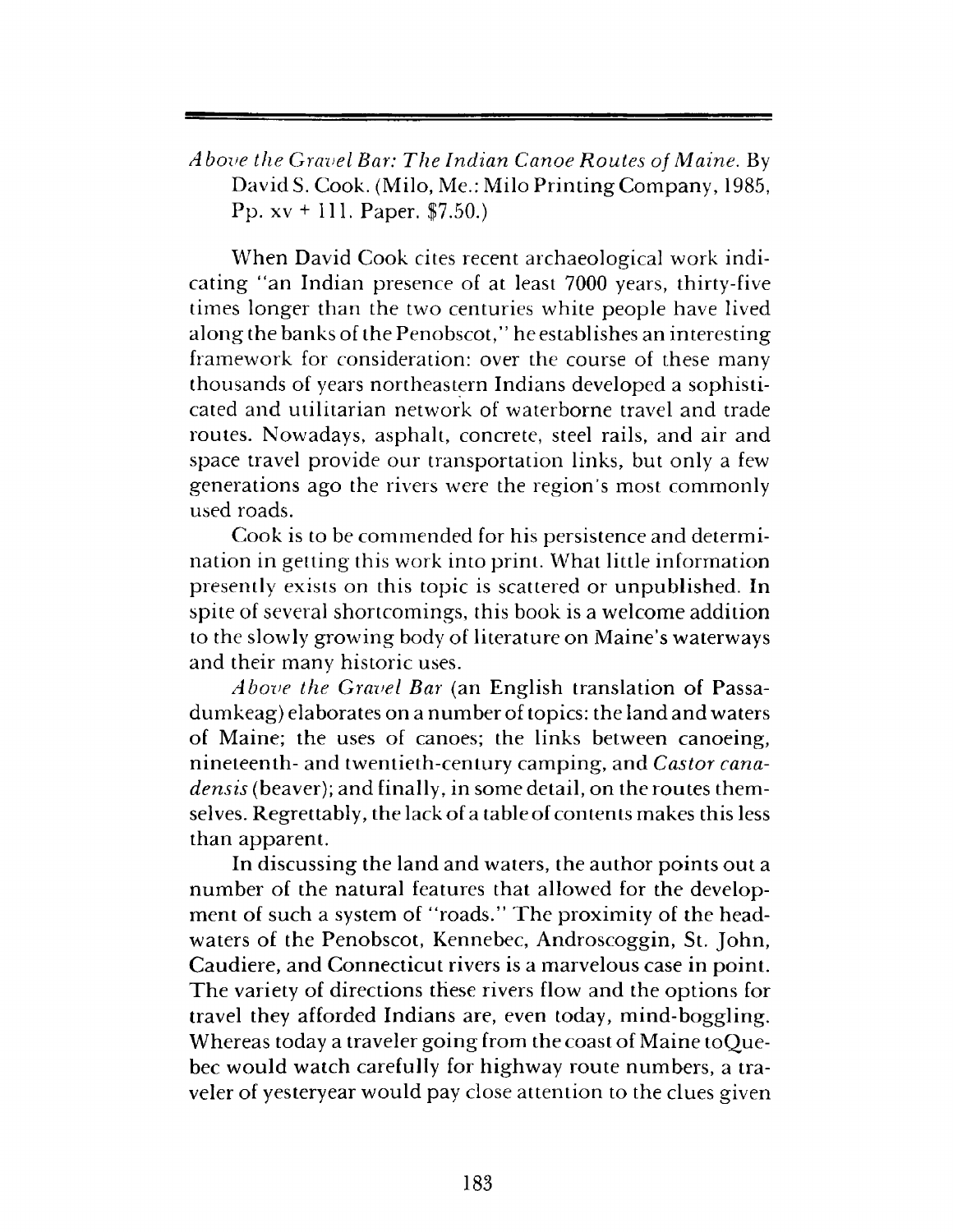in Indian place-names. Words like Piscataquis (branch stream), Sebec (large, open waters), or Presumpscot (rough places river) were frequently descriptive or alluded to characteristics that a traveler would find useful, if not necessary, for safe passage. Cook most ably raises these important points. For his handling of the canoes themselves, Cook draws from several classics, including Edwin T. Adney and Howard I. Chapelle's *The Bark Canoes and Skin Boats of North America* (1964) and Frank Speck's *Penobscot Man* (1940). This he rounds out very nicely with his own experiences with the late Myron Smart, an artisan and Maine guide of the "old school."

More than half the book is devoted to the routes themselves — those of western Maine, the Mid-Coast, the Penobscot Basin, and other natural regions. The writer combines his own extensive knowledge of the waterways and their history with that of an unpublished piece written by Fannie Hardy Eckstorm. The result makes for some interesting and informative reading, particularly since so many modern-day travelers have little understanding of Maine waterways in their historical context. "Canoeing today is a sport, but for thousands of years it was a practical necessity," Cook tells us. Indeed, "when they built the first birch bark canoe, they had the equivalent of the wheel."

Although a welcome and carefully researched work, *A hove the Gravel Bar* could have been even better had a professional editor worked with it. The aforementioned table of contents, the modest number of typos, the incomplete and unclear footnotes are cases in point. Although the map in the back pocket illustrates the significant number of waterways in the state, the concept of these rivers as interconnected links to much larger trade and migration routes is not conveyed.

This reader also felt that a brief discussion of how Maine fit into the national or even international picture would have been helpful. Two books that come to mind in this vein are: *To the Ends of the Earth: The Great Travel and Trade Routes of Human History,* by Irene M.Franck, et al. (1984); and *The Canoe: A History of the Craft from Panama to the Arctic, by* Kenneth G. Roberts, et al. (1983).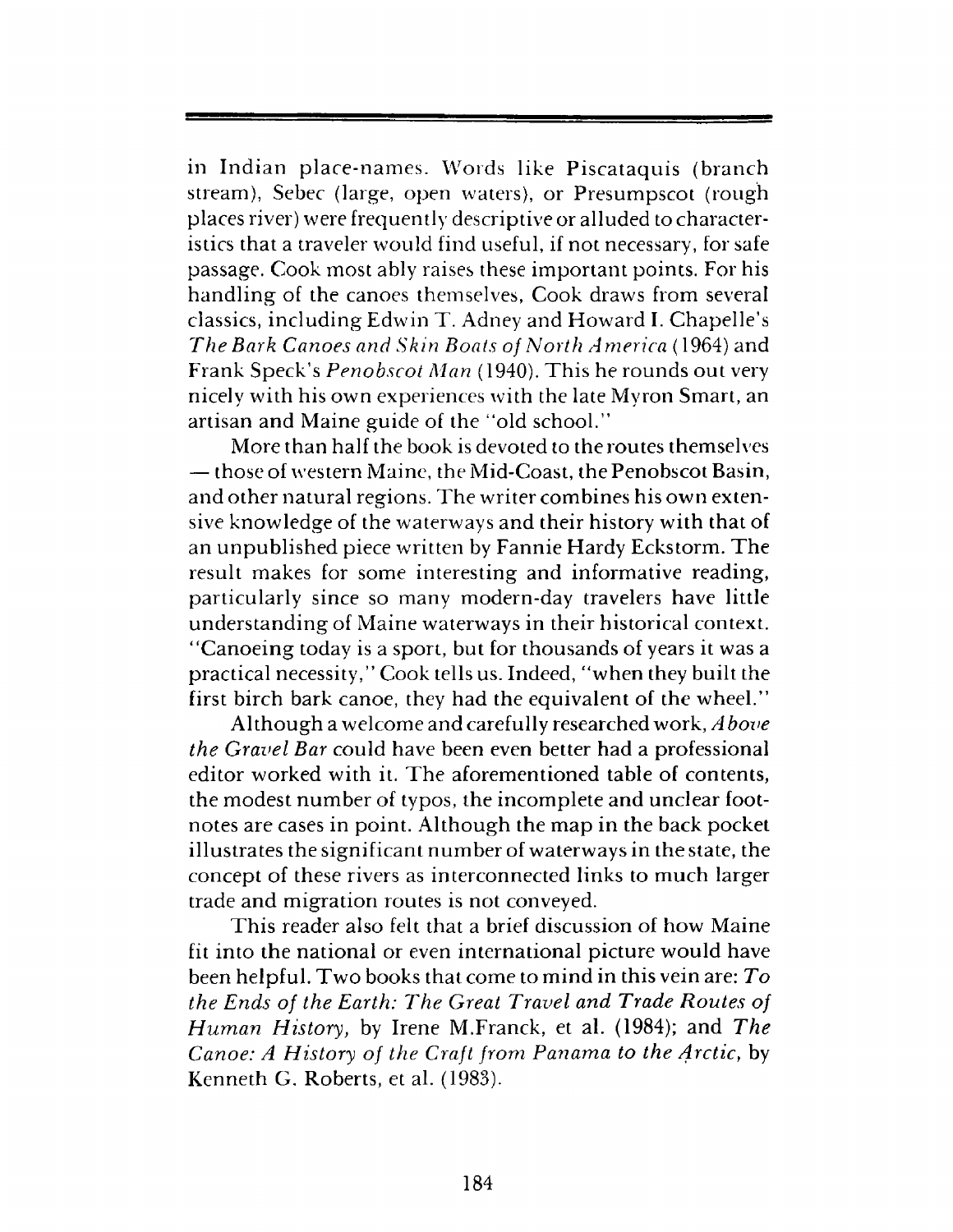In light of the current interest in Maine's waterways, David Cook has provided us with a valuable fresh perspective  $-$  a perspective that helps us better understand and appreciate the very significant role Maine's waterways have played in the state's history.

Edward "Zip" Kellogg University of Southern Maine Library

### *Using Local History in the Classroom.* By Fay D. Metcalf and Matthew T. Downey. (Nashville, Tenn.: American Association for State and Local History, 1982. Pp. x + 284. Cloth. \$17.50.)

Fay D. Metcalf and Matthew T. Downey present their book, *Using Local History in the Classroom,* as "an attempt to provide both secondary school and college history teachers with a how-to-do-it manual on the use of local history in the classroom." Yet before we leave the first chapter, there is strong doubt as to the value of this guidebook for many secondary school teachers and most college professors of history.

Metcalf and Downey rationalize the use of local history in part on grounds that it "provides training in critical thinking, and ... is an avenue into larger areas of historical experience." But they also point out that "if local history is to be used primarily to help students develop research and critical thinking skills, it must be used in a course that can function as a seminar much of the time." Certainly, as high school teachers themselves, the authors must realize the limitations such a condition places upon secondary school adoption of their methodology. Indeed, by their own admission, "making room for a research project in a more traditional course in which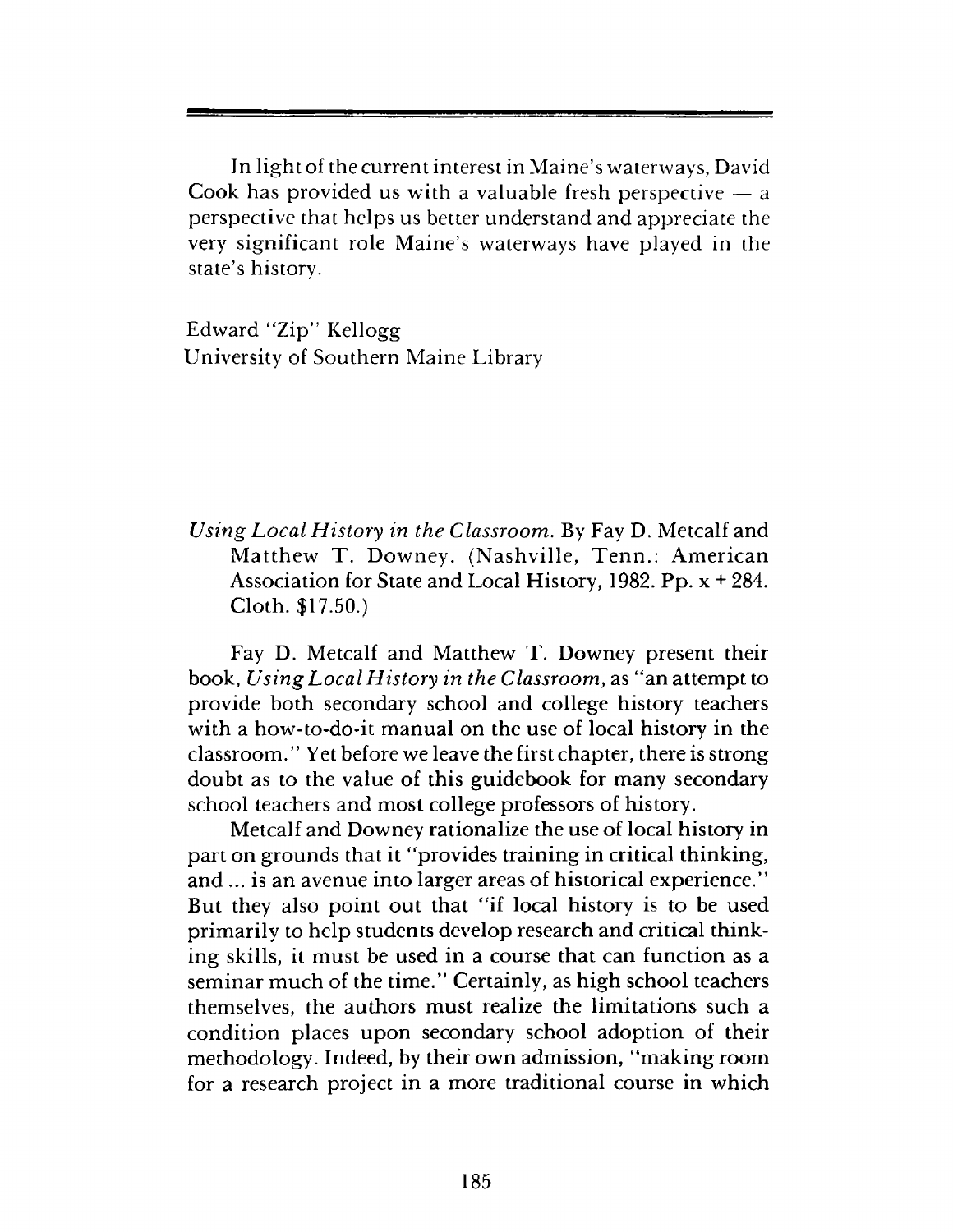other content has to be covered would probably lead to a more narrowly focused treatment of local history and research projects of less value for skills development."

It appears then, that neither critical thinking nor research skills are likely to be realized from the inclusion of local history techniques in the traditional curriculum.

But why? Metcalf and Downey offer several reasons: lack of adequately trained teachers on the secondary level {they correctly argue that an emphasis upon content at the expense of research techniques typifies teacher training programs); curriculum designed by traditionalists and devoid of primary source exploitation; and professional historians suspicious of parochial or filiopietistic amateurism.

Nevertheless, Metcalf and Downey are restrained in their critique of the teaching establishment. They might well have pursued the issue of who actually creates the curriculum that controls methodology. Is it legislated by state and local educational officials? Is it dictated by standardized test content? Is it set by the publishing firms that provide practically all of the printed matter available to secondary schools? Is it related to the amount of time available to teach? Is it tied to student ability to handle higher cognitive functions?

Chapter one, "Why Local History?" could have been entitled just as accurately " Why *not* Local History?" In fairness to the authors, their aim was not polemic, and their tone was professionally polite. Yet without a significant readership on the secondary level (save those fortunate enough to offer elective specialties to a tiny portion of the school population), the focus of the book logically turns to the college teacher. And herein lies its fundamental weakness: a methodology designed for *both* secondary and college professionals. On one hand, the book fails to offer effective alternatives to the traditional secondary school curriculum, characterized by its textbook dominated narrative approach to broadly defined, legally required content. On the other hand, its methodology comes uncomfortably close to insulting the typical college history professor. Certainly the fundamentals of research and writing are not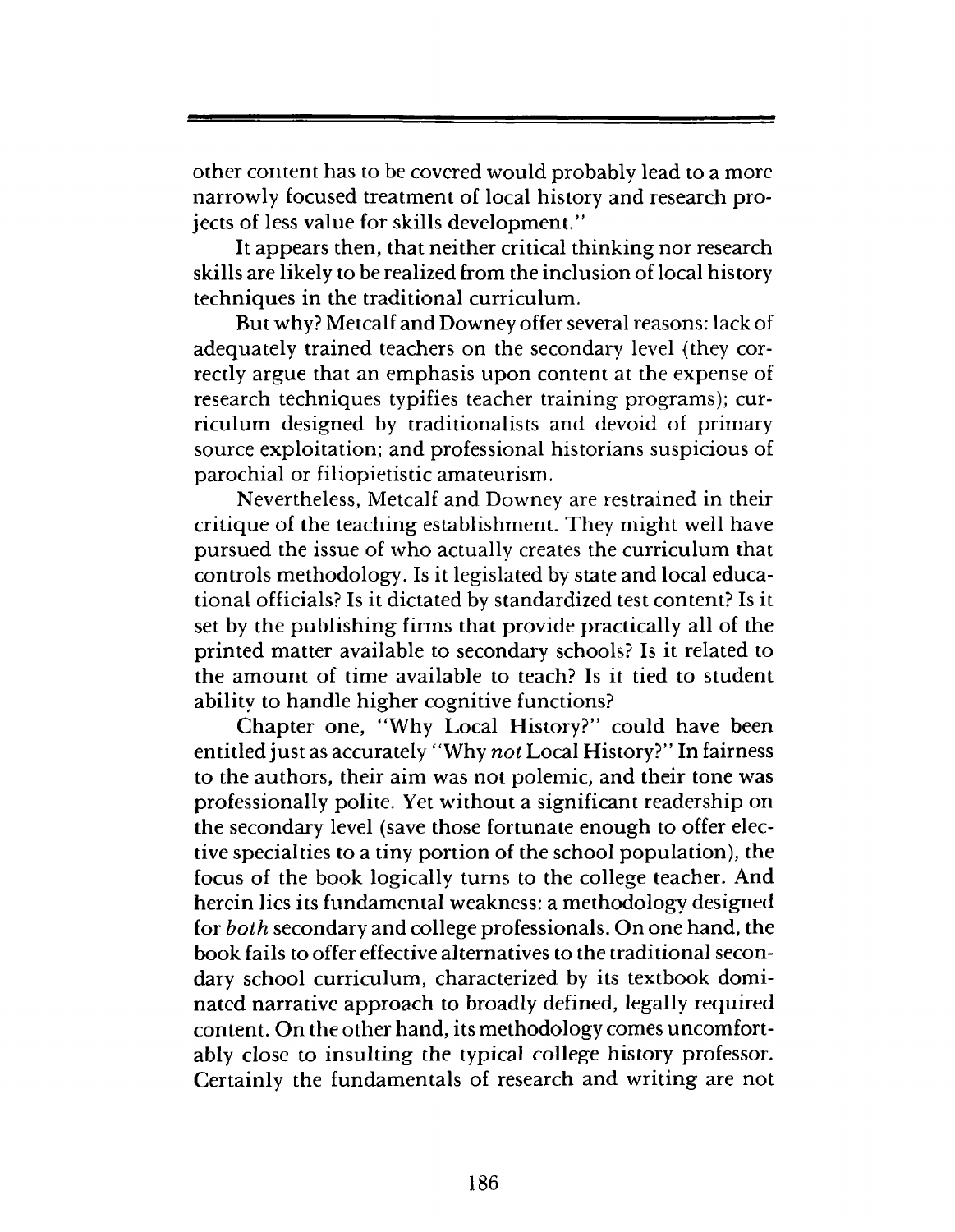requisite reading for most Ph.D.'s. It is not necessary to instruct them in these rudimentary practices, but rather to convince them to teach these basic skills to their college students (the true benefactors of this book).

For the student of history education, there are a number of excellent chapters relating to the possible use of local history resources and techniques. The use of material culture as local history sources, for example, is presented with considerable facility, drawing upon the professional experiences of Gerald Danzer and David Goldfield and including numerous wellchosen illustrations (especially good are the architectural sketches of Warren Kirbo).

Throughout the book, Metcalf and Downey move gracefully from factual examples to interpretive analysis. They constantly pose questions that will stimulate further inquiry in their readers. When describing three war monuments in a New Hampshire park, for instance, they note the size and composition of each monument and ask, "How wealthy was the town at different periods? What proportion of the townspeople participated in each of the wars?" This leads us, perhaps, to wonder if the town's attitude toward each conflict might also be suggested by certain salient characteristics of the monuments.

The authors' grasp of quantitative analysis, however, is disappointing. Their description of needle-sort cards, for example, might have been more appropriately updated with references to computerized systems. Preprogrammed commercial filing systems, already standard software in most secondary schools and colleges, are more easily and accurately managed by students attempting to employ data collection techniques.

Metcalf and Downey display a distinctly urban orientation in both their chapter devoted to family history and their chapter, "Teaching Social History with Local History Sources." And though the authors clearly indicate their intention to "make larger historical developments more concrete" through the use of local history, a feeling for the broader context is sometimes wanting. Perhaps a greater appreciation for the impact of rural America upon the nation's history might have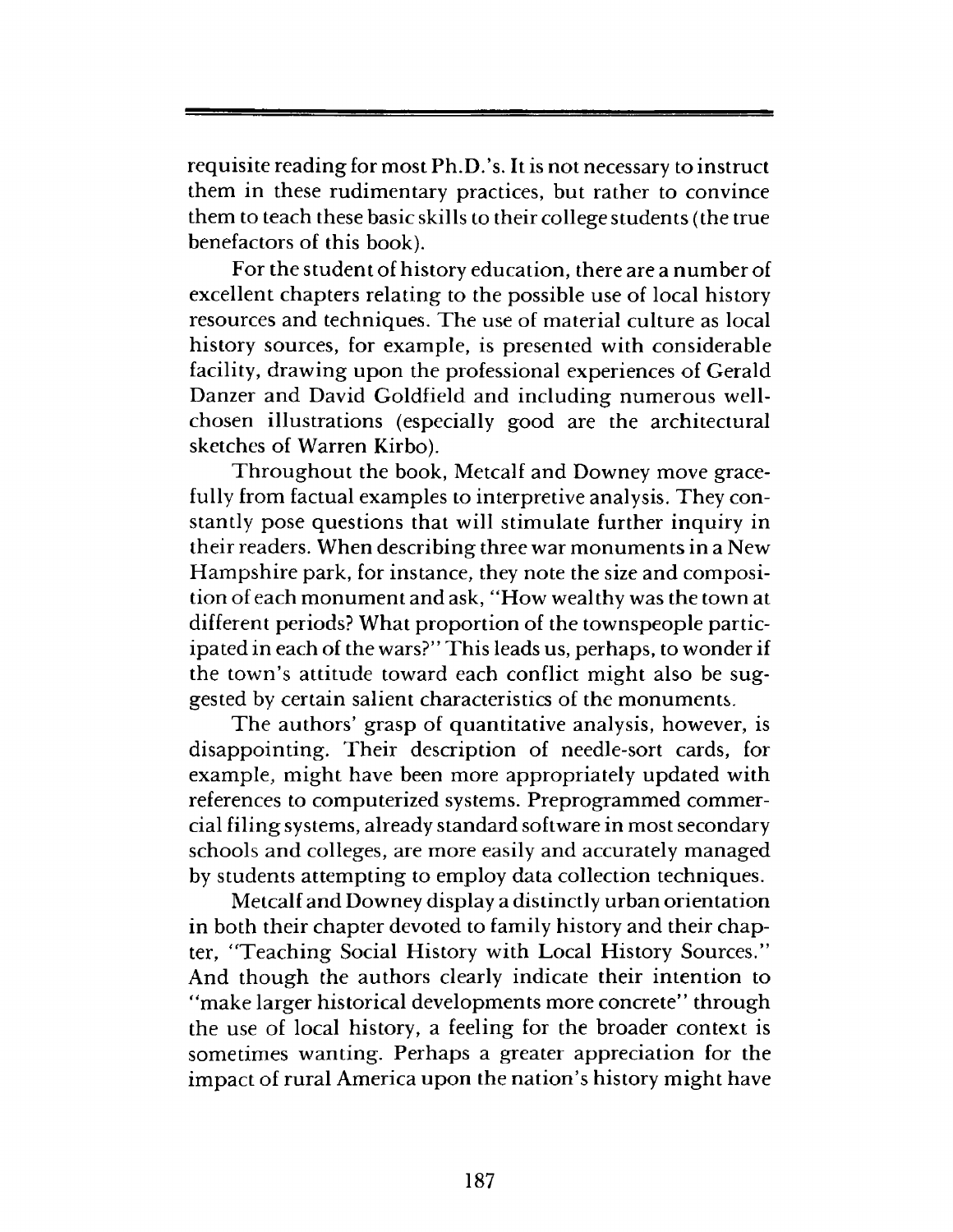been achieved with a more balanced view. To this end, a popular set of readings, *Generations: Your Family in Modern American History* (1978), by Jim Watts and Allen Davis, should be added to the otherwise complete bibliography included in *Using Local History in the Classroom.*

Of particular interest to this reviewer was the authors' treatment of oral history — clearly a significant tool of the local historian. Metcalf and Downey rely heavily upon the works of Willa Baum *(Oral History for the Local Historical Society*, and *Transcribing and Editing Oral History),* but they completely avoid the nettlesome issue of accuracy and form of transcription, problems closely related to data collection and use in other applications of local history.

*Using Local History in the Classroom* was not intended to be all things to all people, however. As a how-to-do-it manual for the novice in the field of local history, it provides a commendable beginning.

Robert E. Ireland Lincolnville Central School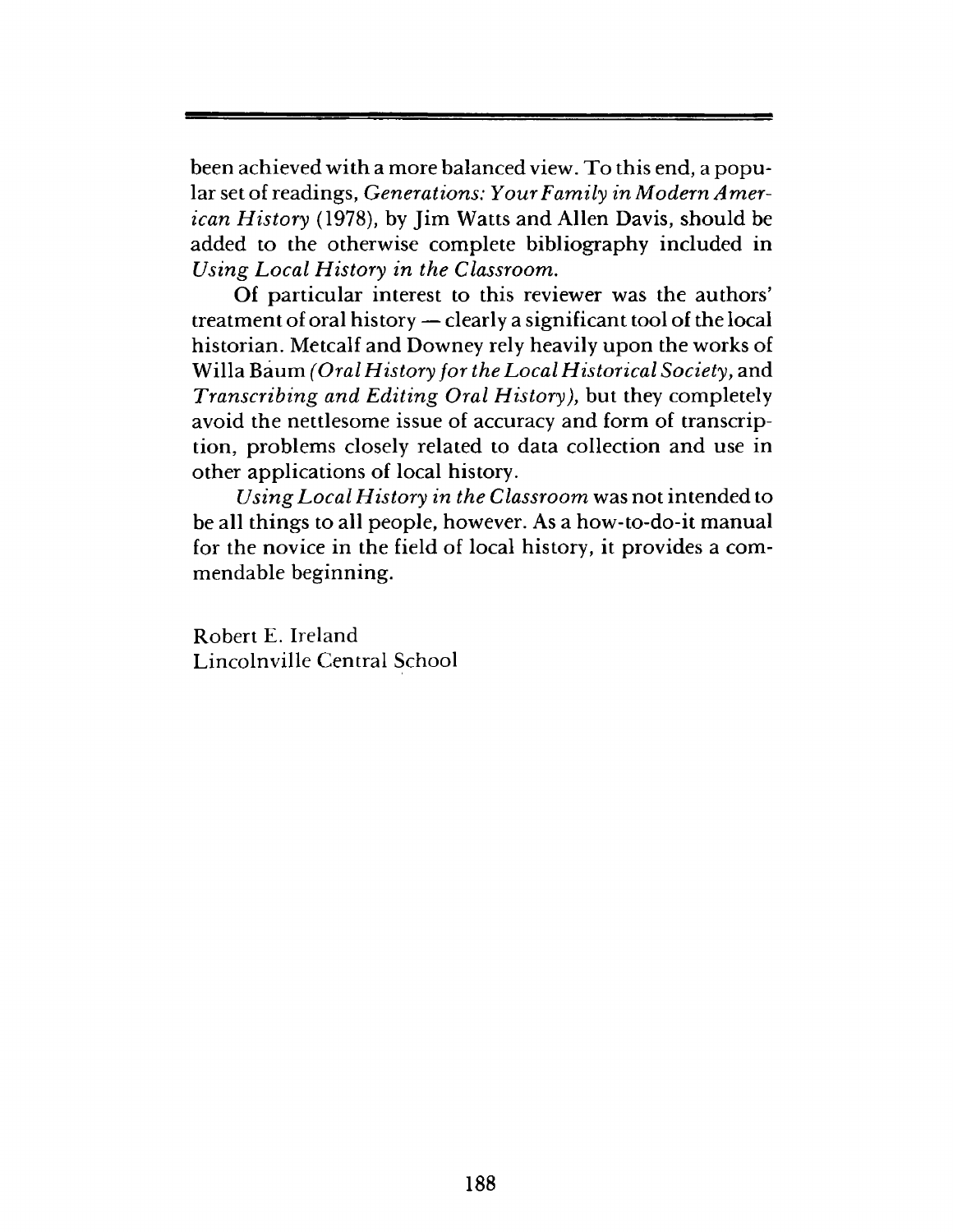### REVIEWS IN BRIEF

Often books cross the editor's desk that for reasons of space cannot be treated in detailed reviews in the *Quarterly.* Although localized in scope or peripheral to the main interests of our readership, each of these books, in its own way, helps to fill a gap in Maine history scholarship. Listed below are several such publications of select regional or topical interest.

Three new publications bring Maine history to life through historic photographs. Harland H. Eastman, ed., *Sanford and Springvale, Maine, in the Days of Fred Philpot: A Photographic History* (1985; by the author, P O. Box 276, Springvale, Me. 04083), presents a fascinating and remarkably detailed visual record of these two York County communities from the 1880s through the early 1900s. The images, taken by commercial photographer Fred Charles Philpot, are now part of the collection of the Sanford Historical Committee. They depict a broad range of rural architectural styles, among other things, and put the reader in touch with everyday life in Sanford and Springvale in the days of horse and buggy, country store, and trolley and steam engine. Cotton mills, shoe factories, and county fairs — the symbols of both rural and urban Maine — count among the themes that offer a representative visual impression of Maine town history.

Frank E. Claes, *Waldo County: The Way It Was* (1985; Down East Books, Box 679, Camden, Me. 04843) is a pictorial look at this Penobscot Bay county (and parts of present-day Knox County). Interspersing substantial text taken from George J. Varney's 1881 *Gazetteer of the State of Maine* with approximately 150 historic photos, Claes presents a brief overview of Knox County and vignette histories of each community. Of particular interest are the many reproductions of historic maps, indicating important establishments and providing a geographical context for the photographs on the pages that follow. Fhe photos cover a wide range of topics; those of Camden in particular invite interesting comparisons with present-day landscapes.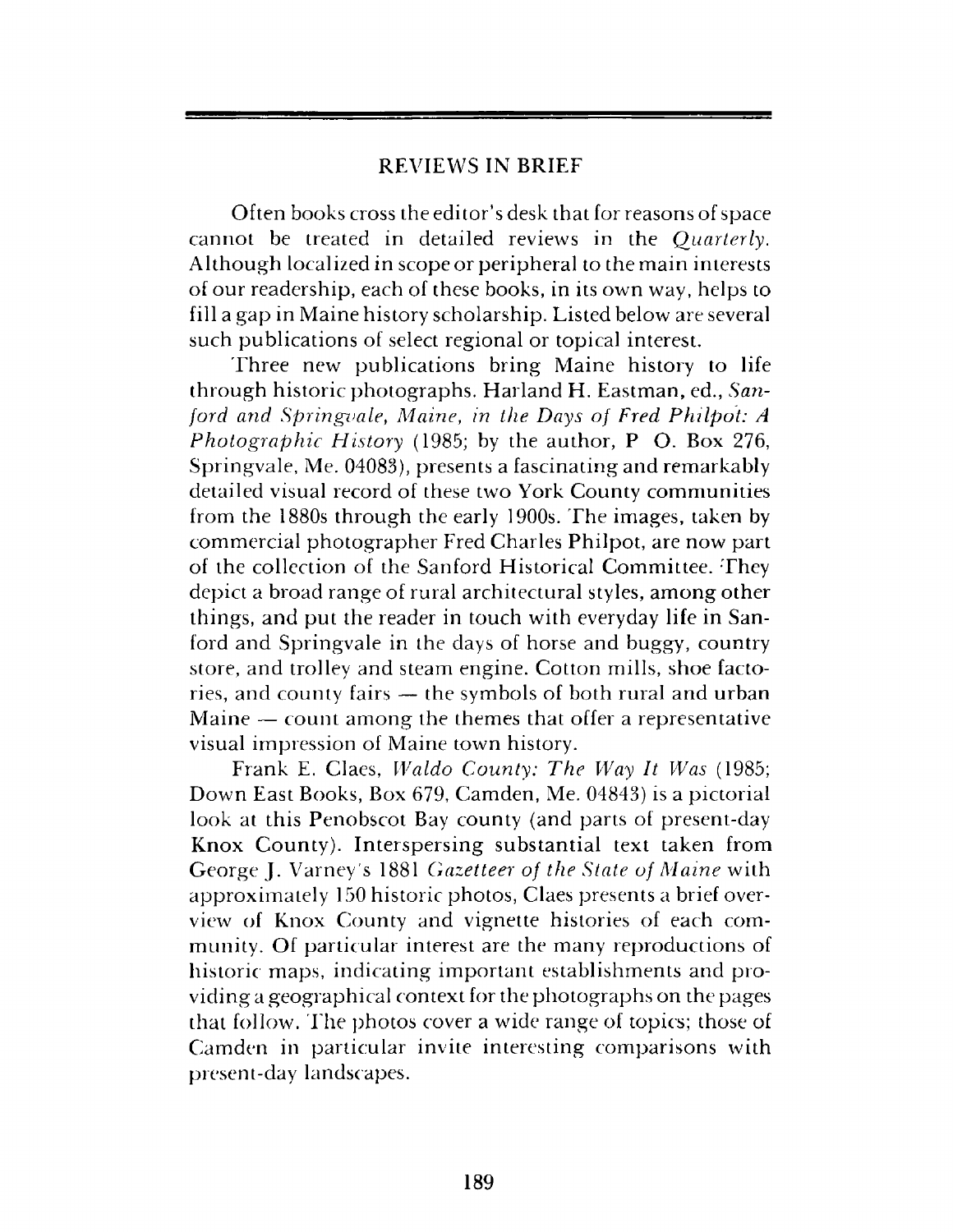Finally, Howard Bryant of Memorabilia (10 Evergreen Square, Somerville, Mass. 02143) has produced a calendar entitled "Vintage Maine" which includes several fine largeformat historical photographs from the Society for the Preservation of New England Antiquities, the Library of Congress, and the Peabody Museum.

A work of interest to Bangor area readers is James B. Vickery, *Made in Bangor: Economic Emergence and Adaptation*, *1834-1911* (1984; Bangor Historical Society, 159 Union Street, Bangor, Me. 04401). A catalog to the Bangor Historical Society's "Made in Bangor" exhibit, this 24-page booklet overviews Queen City industry from the booming lumber era of the 1830s, to the decade of decline in the 1870s, and finally to the rise of a more diversified economy in the years before the destructive 1911 fire.

Those interested in Maine agriculture and the role of the university in its development should note the Maine Agricultural Experiment Station's *One Hundredth Annual Report, 1984-1985* (1985; 105 Winslow Hall, University of Maine at Orono). Illustrated with historical photos of Experiment Station work, the publication contains a brief historical essay by David C. Smith, a chronology, a history and description of the station's component projects and farms, and an extensive bibliography of works published under its auspices.

Two new publications approach forest history from perspectives that, although not specific to Maine, provide a broader context for appreciating the state's oldest and most important industry. William G. Robbins, *American Forestry: A History of National*, *State*, *ir Private Cooperation* (Lincoln: University of Nebraska Press, 1985), offers a sweeping analysis of forestry cooperation at different private and governmental levels. Maine played a minor role in federal forestry legislation and activities, but did figure in the history of the small forest owners, in private forestry efforts, and in the development of cooperative state-federal programs to reduce forest destruction due to fire and disease. The creation of the pathbreaking Northeastern Forest Fire Protection Compact, for instance,